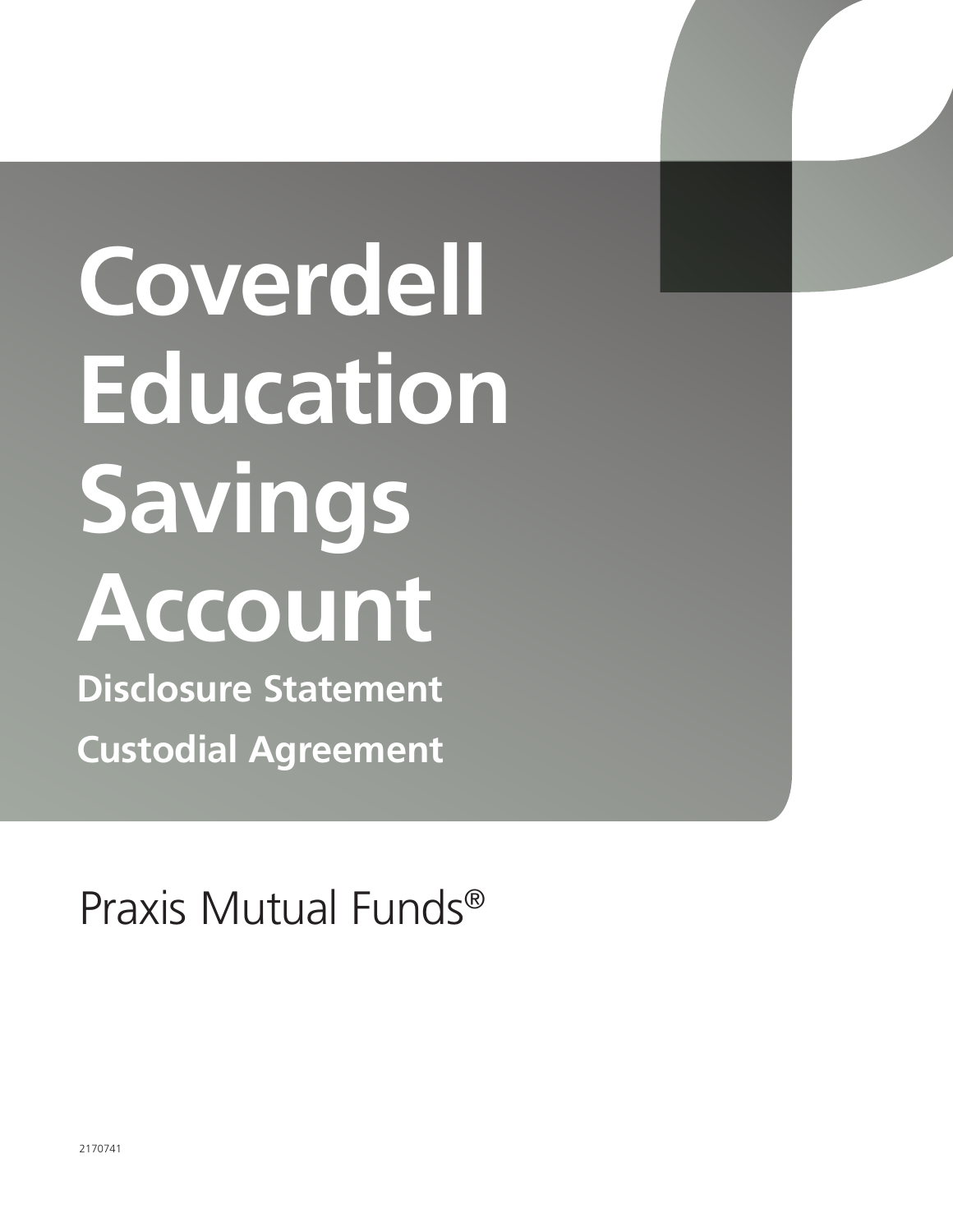# **COVERDELL ESA CUSTODIAL ACCOUNT AGREEMENT**

Form 5305-EA under section 530 of the Internal Revenue Code. The Internal Revenue Code. FORM (Rev. October 2010)

The depositor whose name appears on the application is establishing a Coverdell Education Savings Account under section 530 for the benefit of the designated beneficiary whose name appears on the application exclusively to pay for the qualified elementary, secondary, and higher education expenses, within the meaning of section 530(b)(2), of such designated beneficiary.

The depositor has assigned the custodial account the sum indicated on the application.

The depositor and the custodian make the following agreement:

#### **ARTICLE I**

The custodian may accept additional cash contributions provided the designated beneficiary has not attained the age of 18 as of the date such contributions are made. Contributions by an individual contributor may be made for the tax year of the designated beneficiary by the due date of the beneficiary's tax return for that year (excluding extensions). Total contributions that are not rollover contributions described in section 530(d)(5) are limited to \$2,000 for the tax year. In the case of an individual contributor, the \$2,000 limitation for any year is phased out between modified adjusted gross income (AGI) of \$95,000 and \$110,000. For married individuals filing jointly, the phase-out occurs between modified AGI of \$190,000 and \$220,000. Modified AGI is defined in section 530(c)(2).

#### **ARTICLE II**

No part of the custodial account funds may be invested in life insurance contracts, nor may the assets of the custodial account be commingled with other property except in a common trust fund or a common investment fund (within the meaning of section 530(b)(1)(D)).

#### **ARTICLE III**

- 1. Any balance to the credit of the designated beneficiary on the date on which he or she attains age 30 shall be distributed to him or her within 30 days of such date.
- 2. Any balance to the credit of the designated beneficiary shall be distributed within 30 days of his or her death **unless** the designated death beneficiary is a family member of the designated beneficiary and is under the age of 30 on the date of death. In such case, that family member shall become the designated beneficiary as of the date of death.

#### **ARTICLE IV**

The depositor shall have the power to direct the custodian regarding the investment of the amount listed on the application assigned to the custodial account (including earnings thereon) in the investment choices offered by the custodian. The responsible individual, however, shall have the power to redirect the custodian regarding the investment of such amounts, as well as the power to direct the custodian regarding the investment of all additional contributions (including earnings thereon) to the custodial account. In the event that the responsible individual does not direct the custodian regarding the investment of additional contributions (including earnings thereon), the initial investment direction of the depositor also will govern all additional contributions made to the custodial account until such time as the responsible individual otherwise directs the custodian. Unless otherwise provided in this agreement, the responsible individual also shall have the power to direct the custodian regarding the administration, management, and distribution of the account.

#### **ARTICLE V**

The "responsible individual" named by the depositor shall be a parent or guardian of the designated beneficiary. The custodial account shall have only one responsible individual at any time. If the responsible individual becomes incapacitated or dies while the designated beneficiary is a minor under state law, the successor responsible individual shall be the person named to succeed in that capacity by the preceding responsible individual in a witnessed writing or, if no successor is so named, the successor responsible individual shall be the designated beneficiary's other parent or successor guardian. Unless otherwise directed by checking the option on the application, at the time that the designated beneficiary attains the age of majority under state law, the designated beneficiary becomes the responsible individual. If a family member under the age of majority under state law becomes the designated beneficiary by reason of being a named death beneficiary, the responsible individual shall be such designated beneficiary's parent or guardian.

### **ARTICLE VI**

*(See the application and section 10.06 of this agreement for information regarding the responsible individual's ability to change the designated beneficiary named by the depositor.)*

#### **ARTICLE VII**

- 1. The depositor agrees to provide the custodian with all information necessary to prepare any reports required by section 530(h).
- 2. The custodian agrees to submit to the Internal Revenue Service (IRS) and responsible individual the reports prescribed by the IRS.

#### **ARTICLE VIII**

Notwithstanding any other articles which may be added or incorporated, the provisions of Articles I through III will be controlling. Any additional articles inconsistent with section 530 and the related regulations will be invalid.

#### **ARTICLE IX**

This agreement will be amended as necessary to comply with the provisions of the Code and the related regulations. Other amendments may be made with the consent of the depositor and custodian whose signatures appear on the application.

#### **ARTICLE X**

- 10.01 **Notices and Change of Address –** Any required notice regarding this Coverdell ESA will be considered effective when the custodian sends it to the intended recipient at the last address that the custodian has in its records. Any notice to be given to the custodian will be considered effective when the custodian actually receives it. The responsible individual must notify the custodian of any change of address.
- 10.02 **Representations and Responsibilities –** The depositor and the responsible individual represent and warrant to the custodian that any information the depositor and responsible individual have given or will give the custodian with respect to this agreement is complete and accurate. Further, the depositor and the responsible individual agree that any directions they give the custodian, or action they take will be proper under this agreement, and that the custodian is entitled to rely upon any such information or directions. If the custodian fails to receive directions regarding any transaction, receives ambiguous directions regarding any transaction, or if the custodian, in good faith, believes that any transaction requested is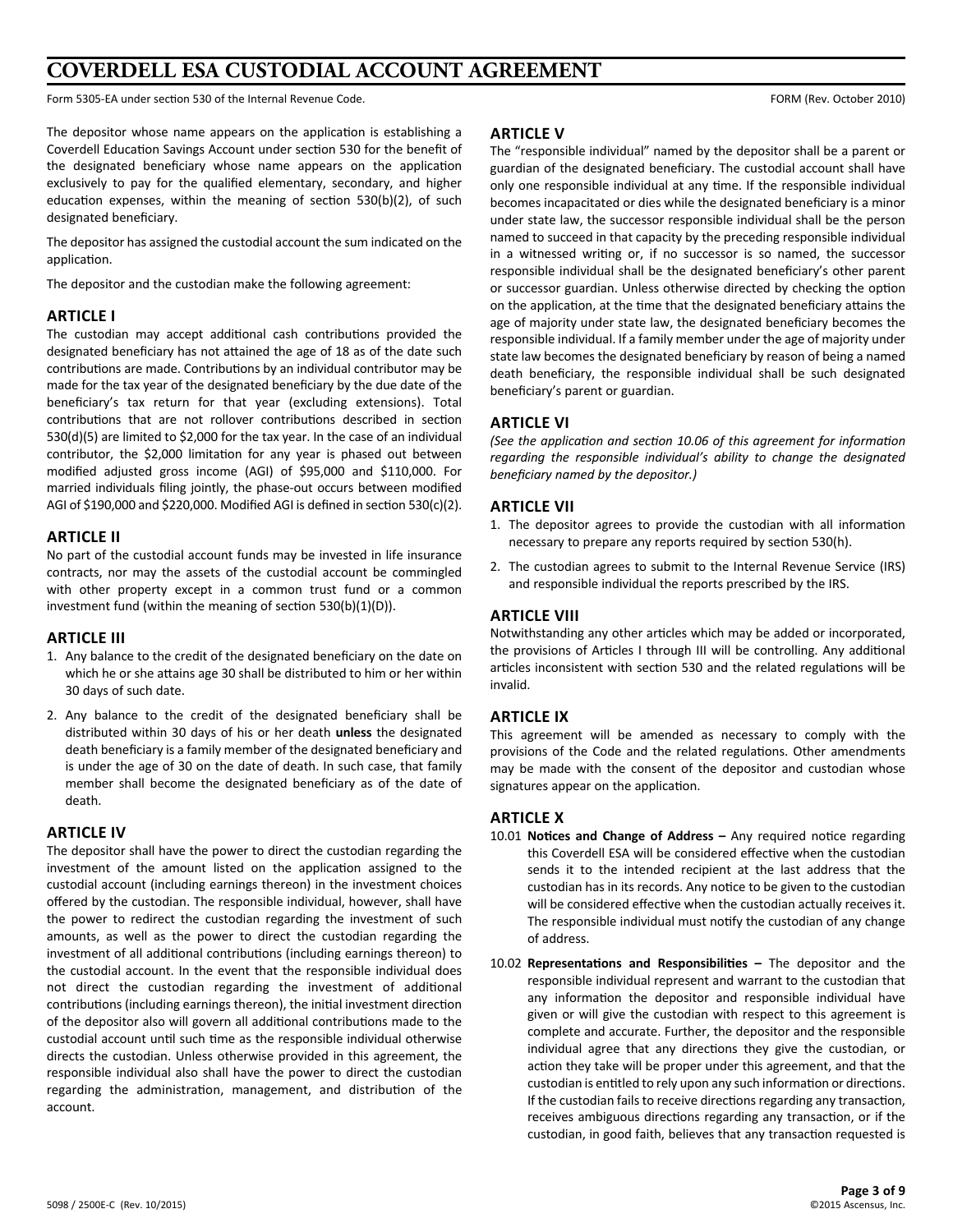in dispute, the custodian reserves the right to take no action until further clarification acceptable to the custodian is received from the responsible individual or the appropriate government or judicial authority. The custodian will not be liable for acting upon any instructions given by the responsible individual named on the application prior to the time the custodian receives appropriate written notice that the designated beneficiary has met the requirements for assuming control of the Coverdell ESA, or that a new responsible individual has been appointed. The custodian will not be responsible for losses of any kind that may result from the depositor's and responsible individual's directions to it or the depositor's and responsible individual's actions, or failures to act. The depositor and responsible individual agree to reimburse the custodian for any loss the custodian may incur as a result of such directions, actions or failures to act. The custodian will not be responsible for any penalties, taxes, judgments, or expenses incurred in connection with this Coverdell ESA. The custodian has no duty to determine whether the contributions or distributions comply with the Code, regulations, rulings, or this agreement.

The responsible individual will have 60 days after receiving any documents, statements, or other information from the custodian to notify the custodian in writing of any errors or inaccuracies reflected in these documents, statements, or other information. If the custodian is not notified within 60 days, the documents, statements, or other information will be deemed correct and accurate, and the custodian will have no further liability or obligation for such documents, statements, other information, or the transactions described therein.

By performing services under this agreement the custodian is acting as the responsible individual's agent. The depositor, responsible individual, and designated beneficiary acknowledge and agree that nothing in this agreement will be construed as conferring fiduciary status upon the custodian. The custodian will not be required to perform any additional services unless specifically agreed to under the terms and conditions of this agreement, or as required under the Code and the regulations promulgated thereunder with respect to Coverdell ESAs. The designated beneficiary, depositor, and responsible individual agree to indemnify and hold the custodian harmless for any and all claims, actions, proceedings, damages, judgments, liabilities, costs, and expenses, including attorney's fees arising from or in connection with this agreement.

Notwithstanding anything in this agreement to the contrary, the custodian may establish a policy permitting someone other than the designated beneficiary's parent or legal guardian to serve as responsible individual, provided the individual is not prohibited by law from serving in that capacity and fulfilling his or her obligations under this agreement.

To the extent written instructions or notices are required under this agreement, the custodian may accept or provide such information in any other form permitted by the Code or applicable regulations including, but not limited to, electronic communication.

- 10.03 **Disclosure of Account Information –** The custodian may use agents and/or subcontractors to assist in administering this Coverdell ESA. The custodian may release nonpublic personal information regarding this Coverdell ESA to such providers as necessary to provide the products and services made available under this agreement, and to evaluate its business operations and analyze potential product, service, or process improvements.
- 10.04 **Service Fees –** The custodian has the right to charge an annual service fee or other designated fees (e.g., a transfer, rollover, or termination fee) for maintaining this Coverdell ESA. In addition, the custodian has the right to be reimbursed for all reasonable expenses, including legal expenses, incurred in connection with the

administration of this Coverdell ESA. The custodian may charge the depositor or responsible individual separately for any fees or expenses, or may deduct the amount of the fees or expenses from the assets in this Coverdell ESA at the custodian's discretion. The custodian reserves the right to charge any additional fee after giving the responsible individual 30 days' notice. Fees such as subtransfer agent fees or commissions may be paid to the custodian by third parties for assistance in performing certain transactions with respect to this Coverdell ESA.

Any brokerage commissions attributable to the assets in the Coverdell ESA will be charged to the Coverdell ESA. The responsible individual, depositor or designated beneficiary cannot reimburse the Coverdell ESA for those commissions.

10.05 **Investment of Amounts in the Coverdell ESA –** The responsible individual has exclusive responsibility for and control over the investment of the assets of this Coverdell ESA. All transactions will be subject to any and all restrictions or limitations, direct or indirect, that are imposed by the custodian's charter, articles of incorporation, or bylaws; any and all applicable federal and state laws and regulations; the rules, regulations, customs, and usages of any exchange, market, or clearinghouse where the transaction is executed; the custodian's policies and practices; and this agreement. The custodian will have no discretion to direct any investment in this Coverdell ESA. The custodian assumes no responsibility for rendering investment advice with respect to this Coverdell ESA, nor will the custodian offer any opinion or judgment to the responsible individual or depositor on matters concerning the value or suitability of any investment or proposed investment for this Coverdell ESA. In the absence of instructions from the responsible individual or depositor, or if the instructions are not in a form acceptable to the custodian, the custodian will have the right to hold any uninvested amounts in cash, and the custodian will have no responsibility to invest uninvested cash unless and until directed by the responsible individual. The custodian will not exercise the voting rights and other shareholder rights with respect to investments in this Coverdell ESA unless timely, written directions are provided and are acceptable to the custodian.

The responsible individual will select the investment for the Coverdell ESA assets from those investments that the custodian is authorized by its charter, articles of incorporation, or bylaws to offer and does in fact offer for Coverdell ESAs (e.g., term share accounts, passbook accounts, certificates of deposit, money market accounts).

10.06 **Beneficiaries –** Unless indicated otherwise on the application, the responsible individual may not change the designated beneficiary. If the depositor has indicated on the application that the responsible individual may change the beneficiary designated under this agreement and the responsible individual chooses to do so, the responsible individual must designate a member of the family (as defined in IRC Section 529(e)(2)) of the existing designated beneficiary. This designation can only be made on a form prescribed by the custodian.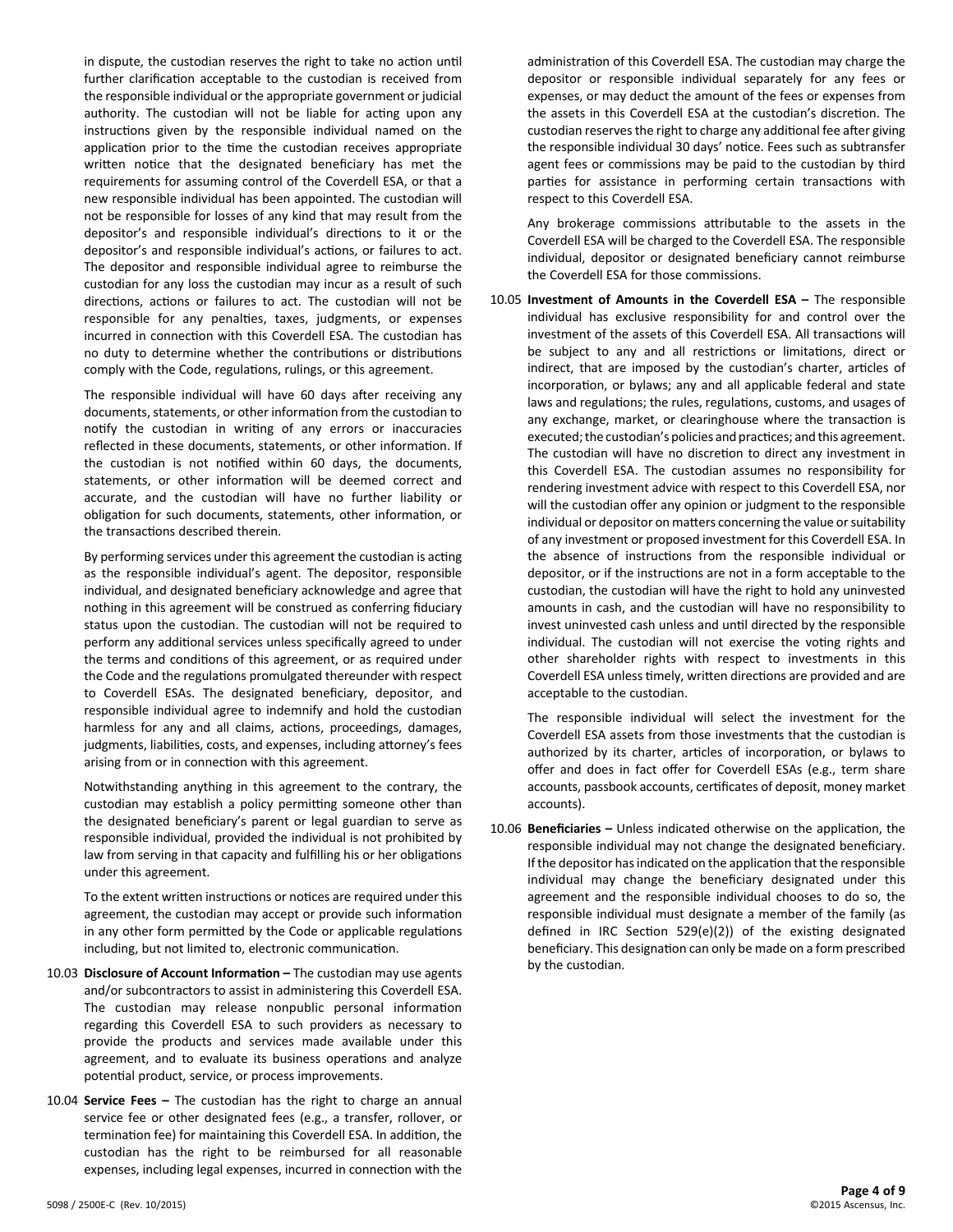The depositor or responsible individual may designate one or more persons or entities as death beneficiaries of this Coverdell ESA. This designation can only be made on a form provided by or acceptable to the custodian, and it will only be effective when it is filed with the custodian during the lifetime of the designated beneficiary. Each beneficiary designation filed with the custodian will cancel all previous designations. The consent of a death beneficiary will not be required in order to revoke a death beneficiary designation. If both primary and contingent death beneficiaries have been named, and no primary death beneficiary survives the designated beneficiary, the contingent death beneficiaries will acquire the designated share of this Coverdell ESA. If a death beneficiary is not designated with respect to this Coverdell ESA, or if all of the primary and contingent death beneficiaries predecease the designated beneficiary, the designated beneficiary's estate will be the death beneficiary.

If the designated beneficiary dies before receiving all of the amounts in this Coverdell ESA, the custodian will have no obligation to pay to the death beneficiaries until such time the custodian is notified of the designated beneficiary's death by receiving a valid death certificate. Any balance remaining in the Coverdell ESA upon the death of the designated beneficiary will be distributed within 30 days of the designated beneficiary's death, unless a qualified family member under age 30 is named as a death beneficiary. If the death beneficiary is a qualified family member under age 30, that individual will become the designated beneficiary as of the original designated beneficiary's date of death. Qualified family members are defined in IRC Section 529(e)(2).

The custodian may, for any reason (e.g., due to limitations of its charter or bylaws), require a qualified family member who becomes the designated beneficiary to take a total distribution of the Coverdell ESA by December 31 of the year following the year of the original designated beneficiary's death.

10.07 **Termination of Agreement, Resignation, or Removal of Custodian –** Either the custodian or the responsible individual may terminate this agreement at any time by giving written notice to the other. The custodian can resign as custodian at any time effective 30 days after sending written notice of its resignation to the responsible individual. Upon receipt of that notice, the responsible individual must make arrangements to transfer the Coverdell ESA to another financial organization. If the responsible individual does not complete a transfer of the Coverdell ESA within 30 days from the date the custodian sends the notice to the responsible individual, the custodian has the right to transfer the Coverdell ESA assets to a successor Coverdell ESA trustee or custodian that the custodian chooses in its sole discretion, or the custodian may pay the Coverdell ESA balance to the designated beneficiary in a single sum. The custodian will not be liable for any actions or failures to act on the part of any successor trustee or custodian, nor for any tax consequences the designated beneficiary may incur that result from the transfer or distribution of the Coverdell ESA assets pursuant to this section.

If this agreement is terminated, the custodian may charge the Coverdell ESA a reasonable amount of money that it believes is necessary to cover any associated costs, including but not limited to one or more of the following.

- Any fees, expenses, or taxes chargeable against the Coverdell ESA
- Any penalties or surrender charges associated with the early withdrawal of any savings instrument or other investment in the Coverdell ESA

If the custodian is a nonbank custodian required to comply with Regulations section 1.408-2(e) and fails to do so or the custodian is not keeping the records, making the returns or sending the statements as are required by forms or regulations, the IRS may require the custodian to substitute another trustee or custodian.

The custodian may establish a policy requiring distribution of the entire balance of this Coverdell ESA to the designated beneficiary in cash or property if the balance of this Coverdell ESA drops below the minimum balance required under the applicable investment or policy established.

- 10.08 **Successor Custodian –** If the custodian's organization changes its name, reorganizes, merges with another organization (or comes under the control of any federal or state agency), or if the entire organization (or any portion that includes this Coverdell ESA) is bought by another organization, that organization (or agency) will automatically become the trustee or custodian of this Coverdell ESA, but only if it is the type of organization authorized to serve as a Coverdell ESA trustee or custodian.
- 10.09 **Amendments –** The custodian has the right to amend this agreement at any time. Any amendment the custodian makes to comply with the Internal Revenue Code and related regulations does not require the consent of either the responsible individual or the depositor. The responsible individual will be deemed to have consented to any other amendment unless, within 30 days from the date the custodian sends the amendment, the responsible individual notifies the custodian in writing that the responsible individual does not consent.
- 10.10 **Withdrawals or Transfers –** All requests for withdrawal or transfer will be in writing on a form provided by or acceptable to the custodian. The method of distribution must be specified in writing or in any other method acceptable to the custodian. The tax identification number of the designated beneficiary or death beneficiary must be provided to the custodian before the custodian is obligated to make a distribution. Withdrawals will be subject to all applicable tax and other laws and regulations, including but not limited to possible early distribution penalty taxes, surrender charges, and withholding requirements.
- 10.11 **Transfers From Other Plans –** The custodian can receive amounts transferred to the Coverdell ESA from the trustee or custodian of another Coverdell ESA.
- 10.12 **Liquidation of Assets –** The custodian has the right to liquidate assets in the Coverdell ESA if necessary to make distributions or to pay fees, expenses, taxes, penalties, or surrender charges properly chargeable against the Coverdell ESA. If the responsible individual fails to direct the custodian as to which assets to liquidate, the custodian will decide, in its complete and sole discretion, and the responsible individual agrees not to hold the custodian liable for any adverse consequences that result from the custodian's decision.
- 10.13 **Restrictions on the Fund –** Neither the responsible individual, the designated beneficiary (nor anyone acting on behalf of the designated beneficiary), the depositor nor any contributor may sell, transfer or pledge any interest in the Coverdell ESA in any manner whatsoever, except as provided by law or this agreement.

The assets in the Coverdell ESA will not be responsible for the debts, contracts, or torts of the responsible individual, the designated beneficiary, the depositor, or any person entitled to distributions under this agreement.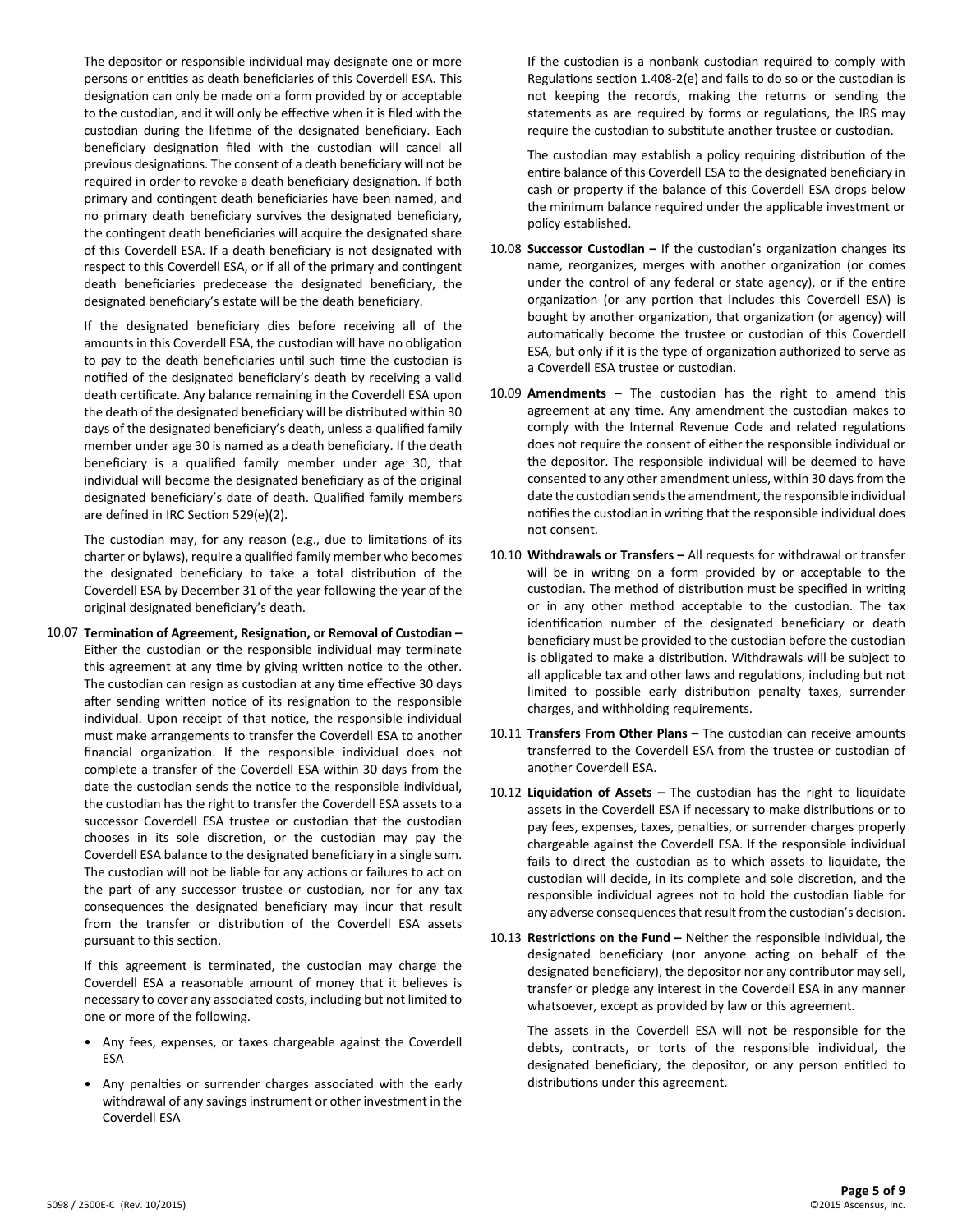10.14 **What Law Applies –** This agreement is subject to all applicable federal and state laws and regulations. If it is necessary to apply any state law to interpret and administer this agreement, the law of the custodian's domicile will govern.

If any part of this agreement is held to be illegal or invalid, the remaining parts will not be affected. Neither the responsible individual's nor the custodian's failure to enforce at any time or for any period of time any of the provisions of this agreement will be construed as a waiver of such provisions, or the parties' right thereafter to enforce each and every such provision.

### **GENERAL INSTRUCTIONS**

*Section references are to the Internal Revenue Code unless otherwise noted.*

#### **WHAT'S NEW**

**Military Death Gratuity –** Families of soldiers who receive military death benefits may contribute, subject to certain limitations, up to 100 percent of such benefits into an educational savings account. Publication 970, *Tax Benefits for Education,* explains the rules for rolling over the military death gratuity and lists eligible family members.

#### **PURPOSE OF FORM**

Form 5305-EA is a model custodial account agreement that meets the requirements of section 530(b)(1) and has been pre-approved by the IRS. A Coverdell education savings account (ESA) is established after the form is fully executed by both the depositor and the custodian. This account must be created in the United States for the exclusive purpose of paying the qualified elementary, secondary, and higher education expenses of the designated beneficiary.

If the model account is a trust account, see **Form 5305-E**, Coverdell Education Savings Trust Account.

**Do not** file Form 5305-EA with the IRS. Instead, the depositor must keep the completed form in its records.

#### **DEFINITIONS**

**Custodian –** The custodian must be a bank or savings and loan association, as defined in section 408(n), or any person who has the approval of the IRS to act as custodian. Any person who may serve as a custodian of a Traditional IRA may serve as the custodian of a Coverdell ESA.

**Depositor –** The depositor is the person who establishes the custodial account.

**Designated Beneficiary –** The designated beneficiary is the individual on whose behalf the custodial account has been established.

**Family Member –** Family members of the designated beneficiary include his or her spouse, child, grandchild, sibling, parent, niece or nephew, sonin-law, daughter-in-law, father-in-law, mother-in-law, brother-in-law, or sister-in-law, and the spouse of any such individual. A first cousin, but not his or her spouse, is also a "family member."

**Responsible Individual –** The responsible individual, generally, is a parent or guardian of the designated beneficiary. However, under certain circumstances, the responsible individual may be the designated beneficiary.

# **IDENTIFICATION NUMBERS**

The depositor and designated beneficiary's social security numbers will serve as their identification numbers. If the depositor is a nonresident alien and does not have an identification number, write "Foreign" in the block where the number is requested. The designated beneficiary's social security number is the identification number of his or her Coverdell ESA. If the designated beneficiary is a nonresident alien, the designated beneficiary's individual taxpayer identification number is the identification number of his or her Coverdell ESA. An employer identification number (EIN) is required only for a Coverdell ESA for which a return is filed to report unrelated business income. An EIN is required for a common fund created for Coverdell ESAs.

# **SPECIFIC INSTRUCTIONS**

**Note:** *The age limitation restricting contributions, distributions, rollover contributions, and change of beneficiary are waived for a designated beneficiary with special needs.*

**Article X –** Article X and any that follow may incorporate additional provisions that are agreed to by the depositor and custodian to complete the agreement. They may include, for example, provisions relating to: definitions, investment powers, voting rights, exculpatory provisions, amendment and termination, removal of the custodian, custodian's fees, state law requirements, treatment of excess contributions, and prohibited transactions with the depositor, designated beneficiary, or responsible individual, etc. Attach additional pages as necessary.

**Optional Provisions in Article V and Article VI –** Form 5305-EA may be reproduced in a manner that provides only those optional provisions offered by the custodian.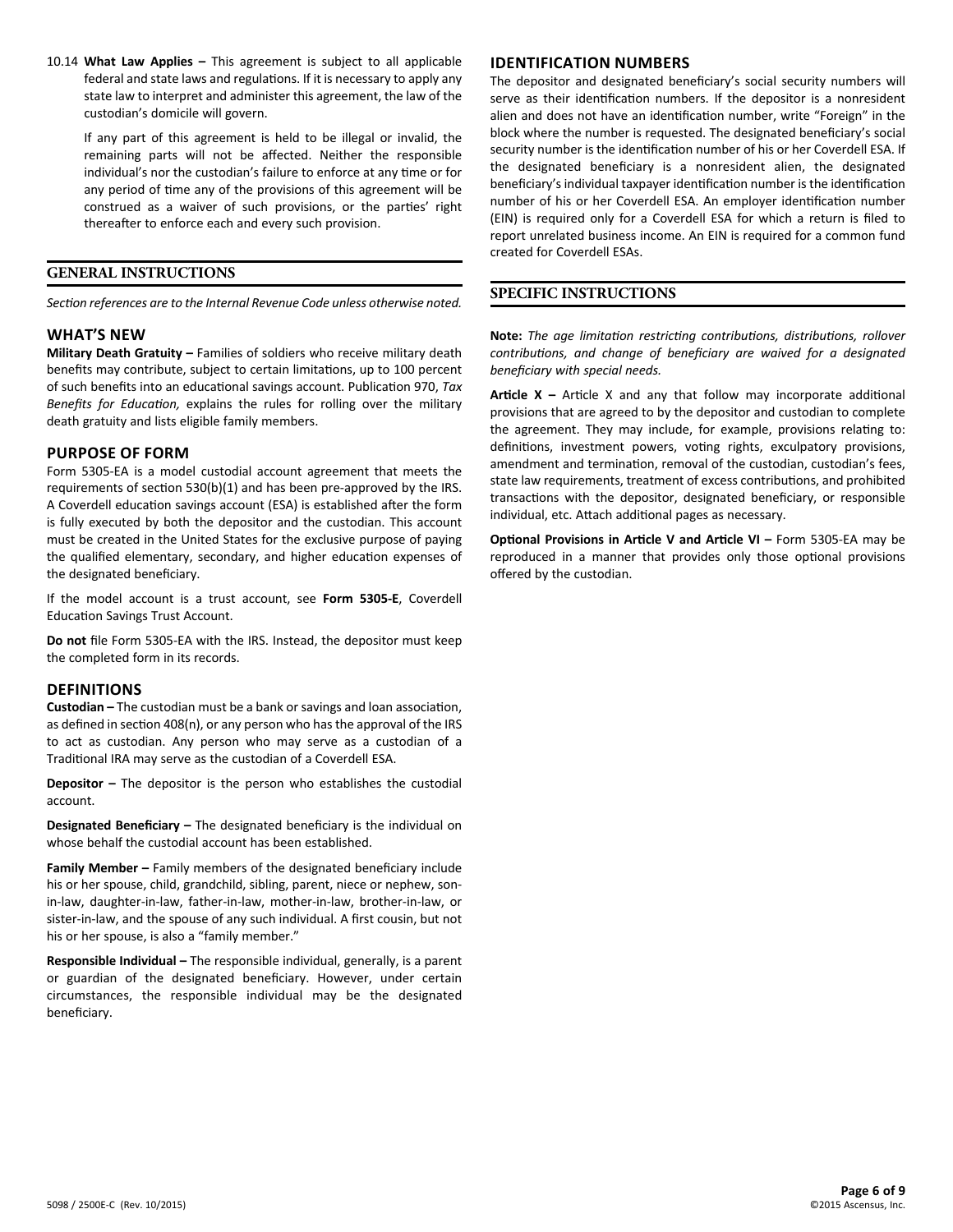# **REQUIREMENTS OF A COVERDELL ESA**

- A. **Cash Contributions –** A Coverdell ESA contribution must be in cash.
- B. **Maximum Contribution –** The total amount that may be contributed to any and all Coverdell ESAs on behalf of a designated beneficiary is \$2,000 per year, excluding rollover and transfer contributions.

Contributions may not be made to a Coverdell ESA after the designated beneficiary's 18th birthday, except in the case of a special needs beneficiary.

The Coverdell ESA contribution that may be made by a depositor is further limited if the depositor's modified adjusted gross income (MAGI) exceeds \$190,000 and he or she is a married individual filing jointly (\$95,000 for single taxpayers). Married individuals filing jointly with MAGI exceeding \$220,000 may not fund a Coverdell ESA. Single individuals with MAGI exceeding \$110,000 may not fund a Coverdell ESA. The MAGI limits apply only to depositors that are individuals.

If the depositor is married filing jointly with MAGI between \$190,000 and \$220,000, the maximum Coverdell ESA contribution is determined as follows: (1) subtract the depositor's MAGI from \$220,000, (2) divide the difference by \$30,000, and (3) multiply the result in step (2) by \$2,000. For example, if the depositor's MAGI is \$205,000, the maximum Coverdell ESA contribution that may be made by such depositor is \$1,000. This amount is determined as follows: [(\$220,000 minus \$205,000) divided by \$30,000] multiplied by \$2,000.

If the depositor is a single tax filer with MAGI between \$95,000 and \$110,000, the maximum Coverdell ESA contribution is determined as follows: (1) subtract the depositor's MAGI from \$110,000, (2) divide the difference by \$15,000, and (3) multiply the result in step (2) by \$2,000. For example, if the depositor's MAGI is \$98,000, the maximum Coverdell ESA contribution that may be made by such depositor is \$1,600. This amount is determined as follows: [(\$110,000 minus \$98,000) divided by \$15,000] multiplied by \$2,000.

The Coverdell ESA contribution that may be made by a depositor is not limited by contributions made by the depositor to Traditional or Roth IRAs. In addition, there is no earned income requirement to be eligible to contribute to a Coverdell ESA. There is no requirement that the depositor be related to the designated beneficiary in order to make contributions. In addition, the designated beneficiary may contribute to his or her own Coverdell ESA.

- C. **Eligible Custodians –** The custodian of the Coverdell ESA must be a bank, savings and loan association, credit union, or person or entity approved by the Secretary of the Treasury.
- D. **Commingling Assets –** The assets of the Coverdell ESA cannot be commingled with other property except in a common trust fund or common investment fund.
- E. **Life Insurance –** No portion of the Coverdell ESA may be invested in life insurance contracts.
- F. **Collectibles –** The assets of the Coverdell ESA may not be invested in collectibles (within the meaning of Internal Revenue Code (IRC) Sec. 408(m)). A collectible is defined as any work of art, rug or antique, metal or gem, stamp or coin, alcoholic beverage, or other tangible personal property specified by the Internal Revenue Service (IRS). However, specially minted United States gold and silver coins, and certain state-issued coins are permissible investments. Platinum coins and certain gold, silver, platinum or palladium bullion (as described in IRC Sec. 408(m)(3)) are also permitted as Coverdell ESA investments.

G. **Required Distributions –** Except in the case of a special needs beneficiary, the assets of the Coverdell ESA are required to be distributed to the designated beneficiary within 30 days of the designated beneficiary's attainment of age 30. The designated beneficiary will be subject to both income tax and an additional 10 percent penalty tax on the portion of the distribution that represents earnings, if the designated beneficiary does not have any qualified education expenses in that year.

Any balance remaining in the Coverdell ESA upon the death of the designated beneficiary will be distributed within 30 days of the designated beneficiary's death, unless a death beneficiary is named and the death beneficiary is a qualified family member under age 30. If the death beneficiary is a qualified family member under age 30, that individual will become the designated beneficiary as of the date of death. Qualified family members include the designated beneficiary's child, grandchild, or stepchild, brother, sister, stepbrother, or stepsister, nephew or niece, parents, stepparents, or grandparents, uncle or aunt, spouses of all the family members listed above, cousin, and the designated beneficiary's spouse.

If a qualified family member becomes the designated beneficiary, the custodian, if it so chooses for any reason (e.g., due to limitations of its charter or bylaws), may require a total distribution of the Coverdell ESA by December 31 of the year following the year of the original designated beneficiary's death.

- H. **Responsible Individual –** The responsible individual is generally the parent or guardian of the designated beneficiary. However, the financial organization may establish a policy that permits someone other than the designated beneficiary's parent or legal guardian to serve as the responsible individual. Unless otherwise indicated on the application, the responsible individual may not change the designated beneficiary. If the depositor has indicated on the application that the responsible individual may change the designated beneficiary, the responsible individual may change the designated beneficiary to another member of the designated beneficiary's family. The responsible individual will perform the following duties.
	- 1. Receive a copy of the plan agreement and disclosure statement,
	- 2. Direct the custodian regarding the investment of contributions, including the ability to redirect the investment of the initial contribution,
	- 3. Direct the custodian regarding the administration, management and distribution of the account, unless the plan agreement indicates otherwise,
	- 4. Name a successor responsible individual if the need arises,
	- 5. Notify the custodian of any address change for the individuals identified on the plan agreement,
	- 6. Remove excess contributions made to the Coverdell ESA.

# **INCOME TAX CONSEQUENCES OF ESTABLISHING A COVERDELL ESA**

- A. **Contributions Not Deducted –** No deduction is allowed for Coverdell ESA contributions, including transfer and rollover contributions.
- B. **Contribution Deadline –** The deadline for making a Coverdell ESA contribution is the depositor's tax return due date (not including extensions). The depositor may designate a contribution as a contribution for the preceding taxable year in a manner acceptable to the custodian. For example, if the depositor is a calendar-year filer and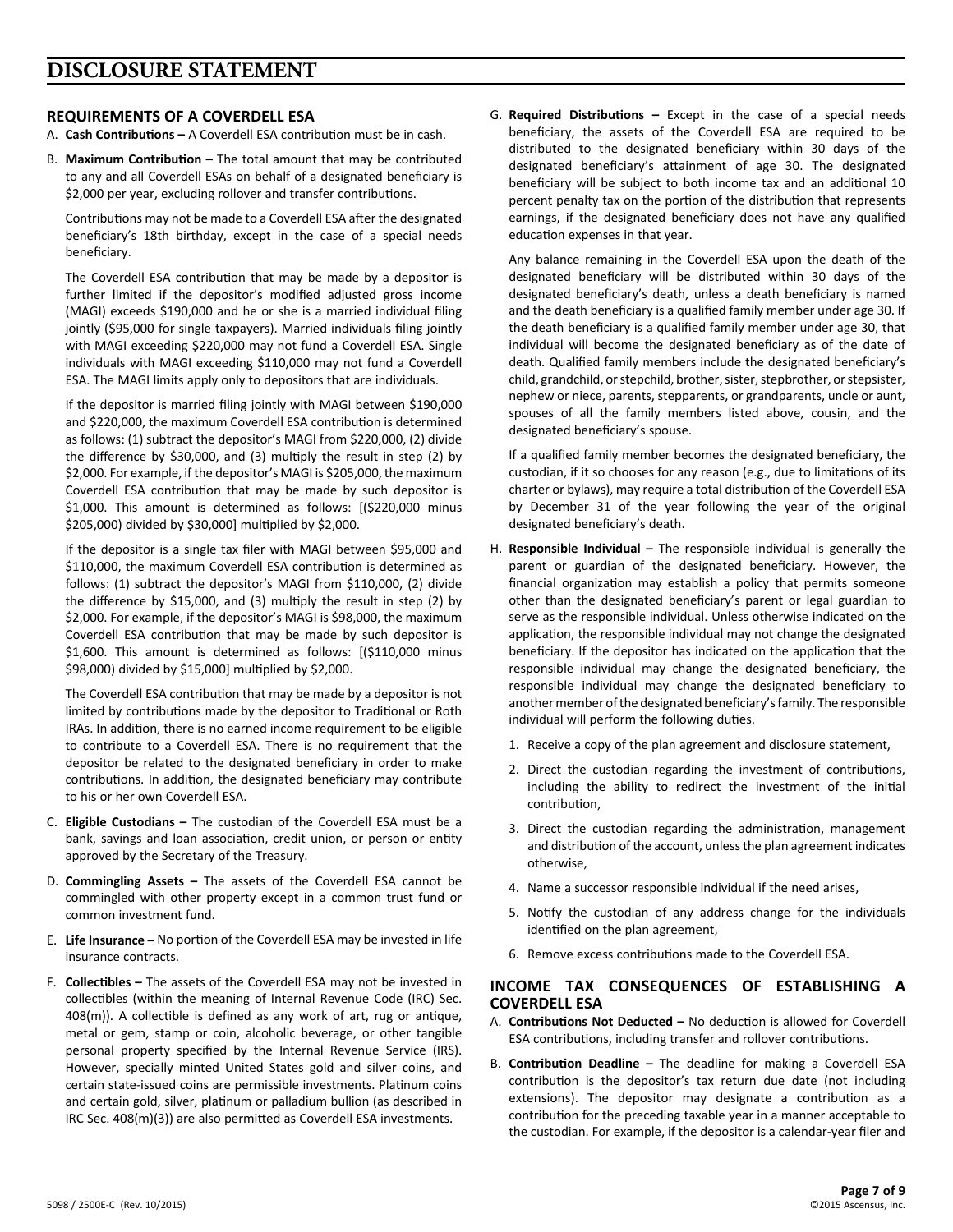makes a Coverdell ESA contribution on or before the tax filing deadline, the contribution is considered to have been made for the previous tax year if the depositor designates it as such.

- C. **Excess Contributions –** An excess contribution is any amount that is contributed to the Coverdell ESA that exceeds the eligible contribution limit. If the excess is not corrected timely, an additional penalty tax of six percent will be imposed on the excess amount. The procedure for correcting the excess is determined by the timeliness of the correction as identified below.
	- 1. **Removal Before the Deadline.** The responsible individual should remove the excess contribution along with the earnings attributable to the excess, before June 1 of the year following the year for which the excess was made. An excess withdrawn by this deadline is not taxable upon distribution, but the designated beneficiary must include the earnings attributable to the excess in his or her taxable income for the year in which the excess contribution was made. The six percent excess contribution penalty tax will be avoided.
	- 2. **Failure to Remove Before the Deadline.** Excess Coverdell ESA contributions that are not removed before June 1 of the year following the year for which the excess was made, are treated as contributions for the next calendar year. If, however, additional contributions are made for that year and the total amount results in an excess, the excess amount will be subject to a six percent penalty tax if not removed timely.

If additional contributions have been made for the next year, the amount of the excess equals the excess contribution for the current year, plus the excess contributions remaining from the preceding year, reduced by any distributions made during the current year.

The designated beneficiary must file IRS form 5329 to report and remit any additional penalty taxes to the IRS.

- D. **Tax-Deferred Earnings –** The investment earnings of the Coverdell ESA are not subject to federal income tax as they accumulate in the Coverdell ESA. In addition, distributions of the Coverdell ESA earnings will be free from federal income tax if the distributions are taken to pay for qualified education expenses, as discussed below.
- E. **Taxation of Distributions –** The taxation of distributions from the Coverdell ESA depends on whether or not the distributions are used for qualified education expenses.
	- 1. **Qualified Education Expenses.** The designated beneficiary may take tax-free distributions from a Coverdell ESA to pay for elementary, secondary or post-secondary education expenses at an eligible educational institution. Such expenses include tuition, fees, books, supplies, special needs services, room and board, uniforms, transportation, academic tutoring and supplementary items or services (including extended day programs). Also qualifying are expenses for the purchase of computer technology or equipment, Internet access and related services, if such technology, equipment or services are to be used by the designated beneficiary or designated beneficiary's family during any of the years the designated beneficiary is in school. Qualified expenses may also include amounts contributed to a qualified tuition program.
	- 2. **Nonqualifying Distributions.** If a designated beneficiary withdraws amounts from a Coverdell ESA that exceed the qualified education expenses for the same year, or the distributions are not used for qualified education expenses, a portion of the distributions will be taxable. The amount in excess of the qualified education expenses is taxable pro rata, based on the earnings and the basis in the account.

In most cases of a nonqualified distribution, the taxable portion of a Coverdell ESA distribution is also subject to an additional 10 percent penalty tax. There are several exceptions to the 10 percent penalty tax including distributions made payable

- a. to a designated death beneficiary of the Coverdell ESA or to the estate of the designated beneficiary following the death of the designated beneficiary;
- b. to the designated beneficiary if the designated beneficiary is disabled;
- c. to the designated beneficiary if the designated beneficiary received a qualified scholarship, an educational assistance allowance or an excludable payment exception, but only to the extent the distribution is not more than the amount of the scholarship, allowance or excludable payment, and
- d. to the designated beneficiary as a removal of excess along with the net income attributable.
- 3. **American Opportunity or Lifetime Learning Credits.** A designated beneficiary may claim the American Opportunity Credit (formerly the Hope Credit) or Lifetime Learning Credit on his or her federal income tax return in the same taxable year that a tax-free distribution from a Coverdell ESA is claimed, as long as the distribution(s) does not cover the same expenses claimed for the American Opportunity or Lifetime Learning Credit.
- F. **Income Tax Withholding –** Any withdrawal from the Coverdell ESA is not subject to federal income tax withholding.
- G. **Rollovers –** Coverdell ESA amounts may be rolled over to another Coverdell ESA of the same designated beneficiary or that of a qualified family member, provided that all of the applicable rollover rules are followed. Rollover is a term used to describe a tax-free movement of cash to a Coverdell ESA from another Coverdell ESA. The rollover rules are generally summarized below. These transactions are often complex. For questions regarding a rollover, please see a competent tax advisor.
	- 1. **Coverdell ESA-to-Coverdell ESA Rollovers.** Assets distributed from a Coverdell ESA may be rolled over to another Coverdell ESA of the same designated beneficiary or that of a qualifying family member if the requirements of IRC Sec. 530(d)(5) are met. A proper Coverdell ESA-to-Coverdell ESA rollover is completed if all or part of the distribution is rolled over not later than 60 days after the distribution is received.

**Effective for distributions occurring on or afterJanuary 1, 2015,** the responsible individual is permitted to roll over only one distribution from a Coverdell ESA in a 12-month period, regardless of the number of Coverdell ESAs owned by the designated beneficiary. A distribution may be rolled over to the same Coverdell ESA or to another Coverdell ESA that is eligible to receive the rollover. For more information on rollover limitations, you may wish to obtain IRS Publication 970, *Tax Benefits for Higher Education,* from the IRS or refer to the IRS website at www.irs.gov.

2. **Qualified Family Member.** A Coverdell ESA may be rolled to another Coverdell ESA of the same designated beneficiary or to a Coverdell ESA maintained for the benefit of a qualified family member of the designated beneficiary, who is under the age of 30. The age 30 limitation does not apply to qualified family members who are special needs beneficiaries. Qualified family members of the designated beneficiary include the designated beneficiary's child, grandchild, or stepchild, brother, sister, stepbrother, or stepsister, nephew or niece, parents, stepparents, or grandparents, uncle or aunt, spouses of all the family members listed above, cousin, and designated beneficiary's spouse.